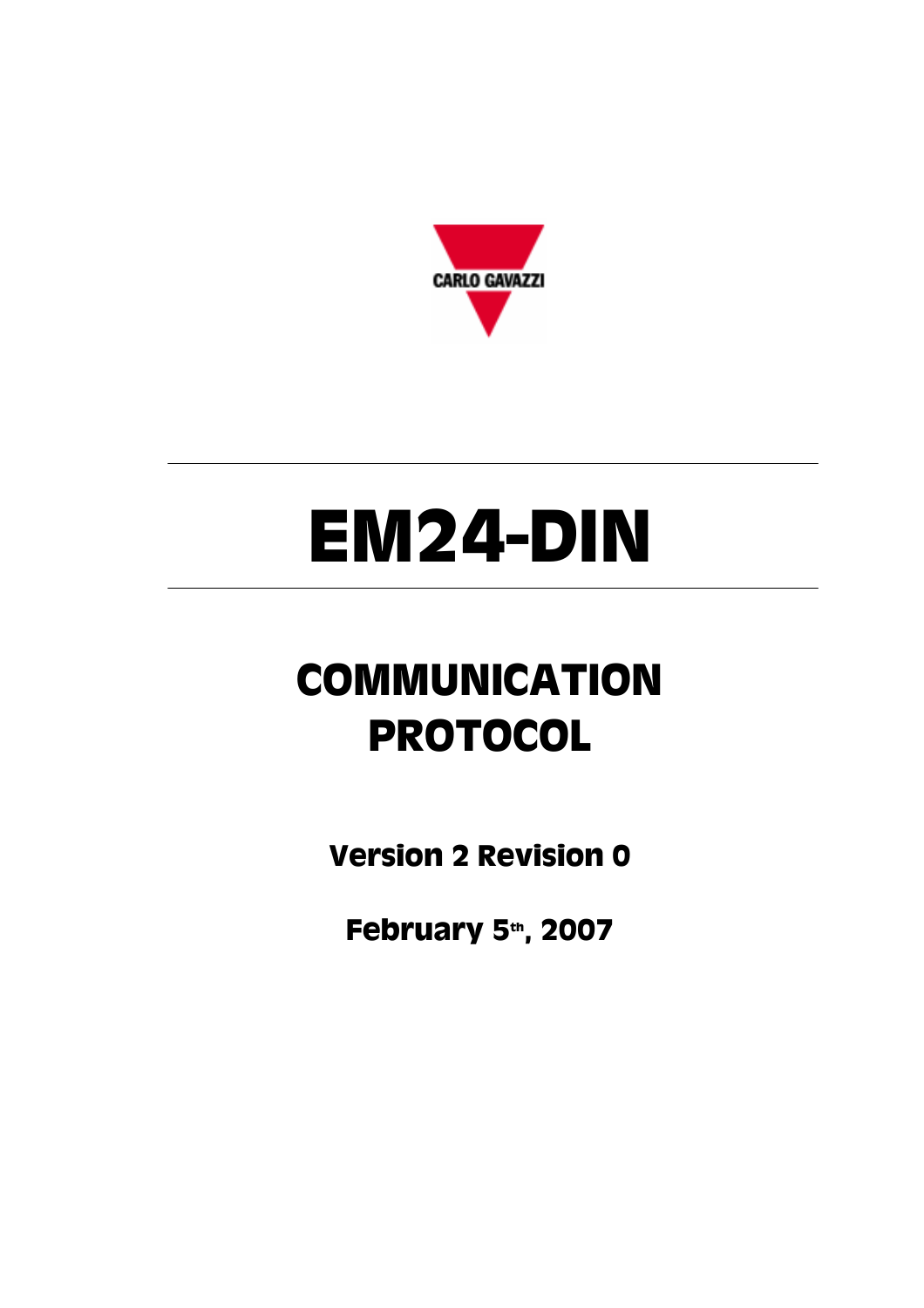# Index

| 1.1                |  |
|--------------------|--|
| 1.2                |  |
| 1.2.1              |  |
| 1.2.2              |  |
| 1.2.3              |  |
| 1.2.4              |  |
| 1.2.5              |  |
| 1.3                |  |
| 1.3.1              |  |
| 1.3.2              |  |
| $\mathbf{2}$       |  |
| 2.1                |  |
| 2.1.1              |  |
| 2.2                |  |
| 2.3                |  |
| 2.4                |  |
| 2.5                |  |
| 2.6                |  |
| 2.7<br>2.8         |  |
| 2.9                |  |
| 2.10               |  |
| 2.10.1             |  |
| 2.10.2             |  |
| 2.10.3             |  |
| 2.10.4             |  |
| 2.10.5             |  |
| 2.10.6             |  |
| 2.10.7             |  |
| 2.10.8             |  |
| 2.10.9             |  |
| 2.10.10            |  |
|                    |  |
| 2.10.11<br>2.10.12 |  |
|                    |  |
| 3                  |  |
| 3.1                |  |
| 3.2                |  |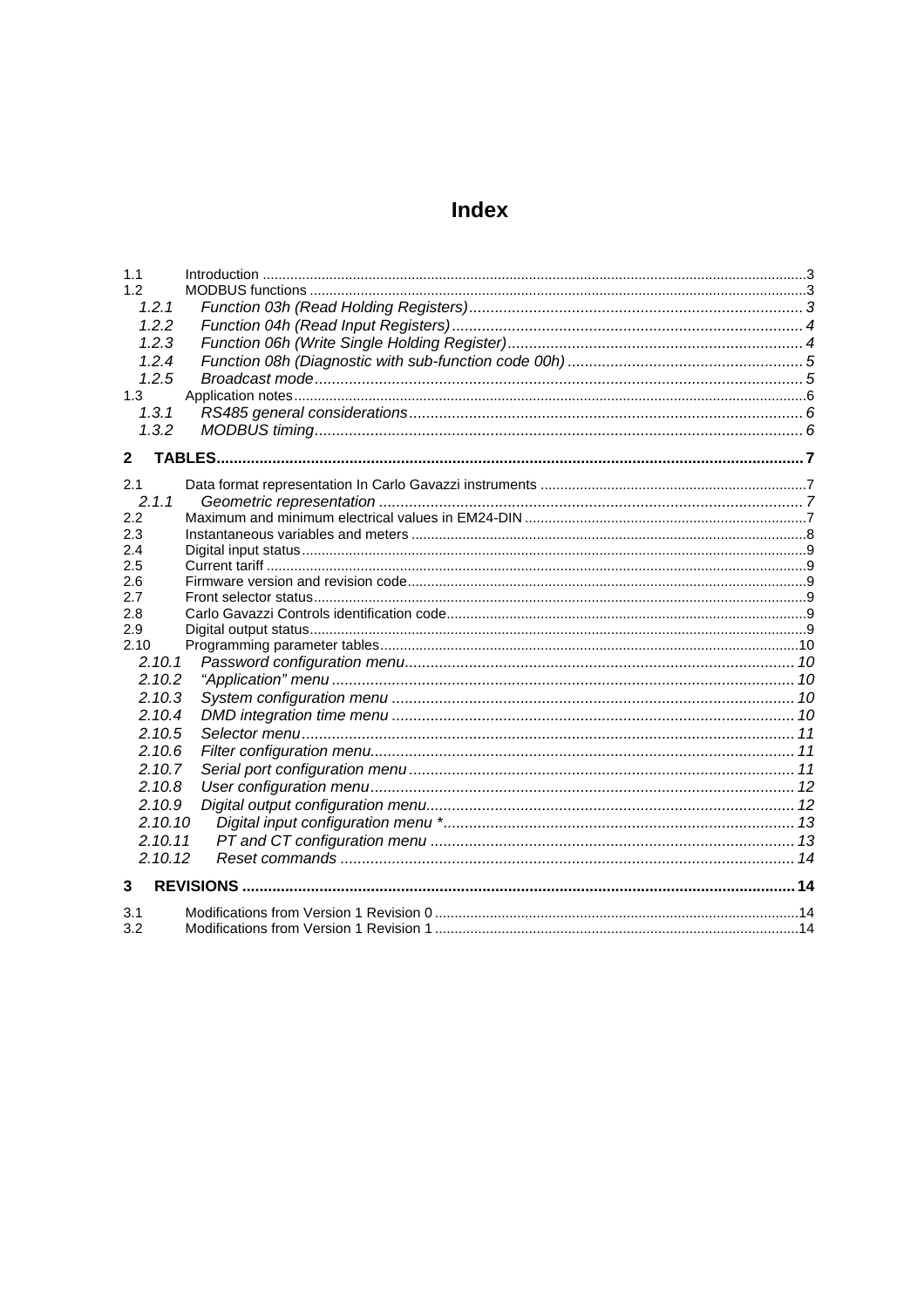#### **1.1 Introduction**

The RS485 serial interface supports the MODBUS/JBUS (RTU) protocol. In this document only the information necessary to read/write from/to EM24-DIN has been reported (not all the parts of the protocol have been implemented).

For a complete description of the MODBUS protocol please refer to the "Modbus\_Application\_Protocol\_V1\_1a.pdf" document that is downloadable from the www.modbus.org web site.

#### **1.2 MODBUS functions**

These functions are available on EM24-DIN:

- Reading of n "Holding Registers" (code 03h)
- Reading of n "Input Register" (code 04h)
- Writing of one "Holding Registers" (code 06h)
- Diagnostic (code 08h with sub-function code 00h)
- Broadcast mode (writing instruction on address 00h)

#### **IMPORTANT:**

- 1) In this document the "Modbus address" field is indicated in two modes:
	- 1.1) "**Modicom address**": it is the "6-digit Modicom" representation with Modbus function code 04 (Read Input Registers). It is possible to read the same values with function code 03 (Read Holding Registers) replacing the first digit ("3") with the number "4".
	- 1.2) "**Physical address**": it is the "word address" value to be included in the communication frame.
- 2) The functions 03h and 04h have exactly the same effect and can be used indifferently.
- 3) The communication parameters are to be set according to the configuration of the instrument (refer to EM24-DIN instruction manual)

#### 1.2.1 Function 03h (Read Holding Registers)

This function is used to read the contents of a contiguous block of holding registers (word). The Request frame specifies the starting register address and the number of registers to be read. It is possible to read maximum 11 registers (words) with a single request, when not differently specified.

The register data in the response message are packed as two bytes per register (word), with the binary contents right justified within each byte. For each register, the first byte contains the high order bits (MSB) and the second contains the low order bits (LSB).

Request frame

| <b>Description</b>             | Lenath  | Value               | <b>Note</b>          |  |  |
|--------------------------------|---------|---------------------|----------------------|--|--|
| Physical address               | byte    | 1 to F7h (1 to 247) |                      |  |  |
| Function code                  | byte    | 03h                 |                      |  |  |
| Starting address               | 2 bvtes | 0000h to FFFFh      | Byte order: MSB, LSB |  |  |
| Quantity of registers (N word) | 2 bvtes | 1 to 10h (1 to 11)  | Byte order: MSB, LSB |  |  |
| <b>CRC</b>                     | 2 bytes |                     |                      |  |  |

#### Response frame (correct action)

| <b>Description</b>          | ∟ength        | Value               | <b>Note</b>          |
|-----------------------------|---------------|---------------------|----------------------|
| Physical address            | byte          | 1 to F7h (1 to 247) |                      |
| Function code               | byte          | 03h                 |                      |
| Quantity of requested bytes | byte          | N word $*$ 2        |                      |
| Register value              | $N^*$ 2 bytes |                     | Byte order: MSB, LSB |
| <b>CRC</b>                  | 2 bvtes       |                     |                      |

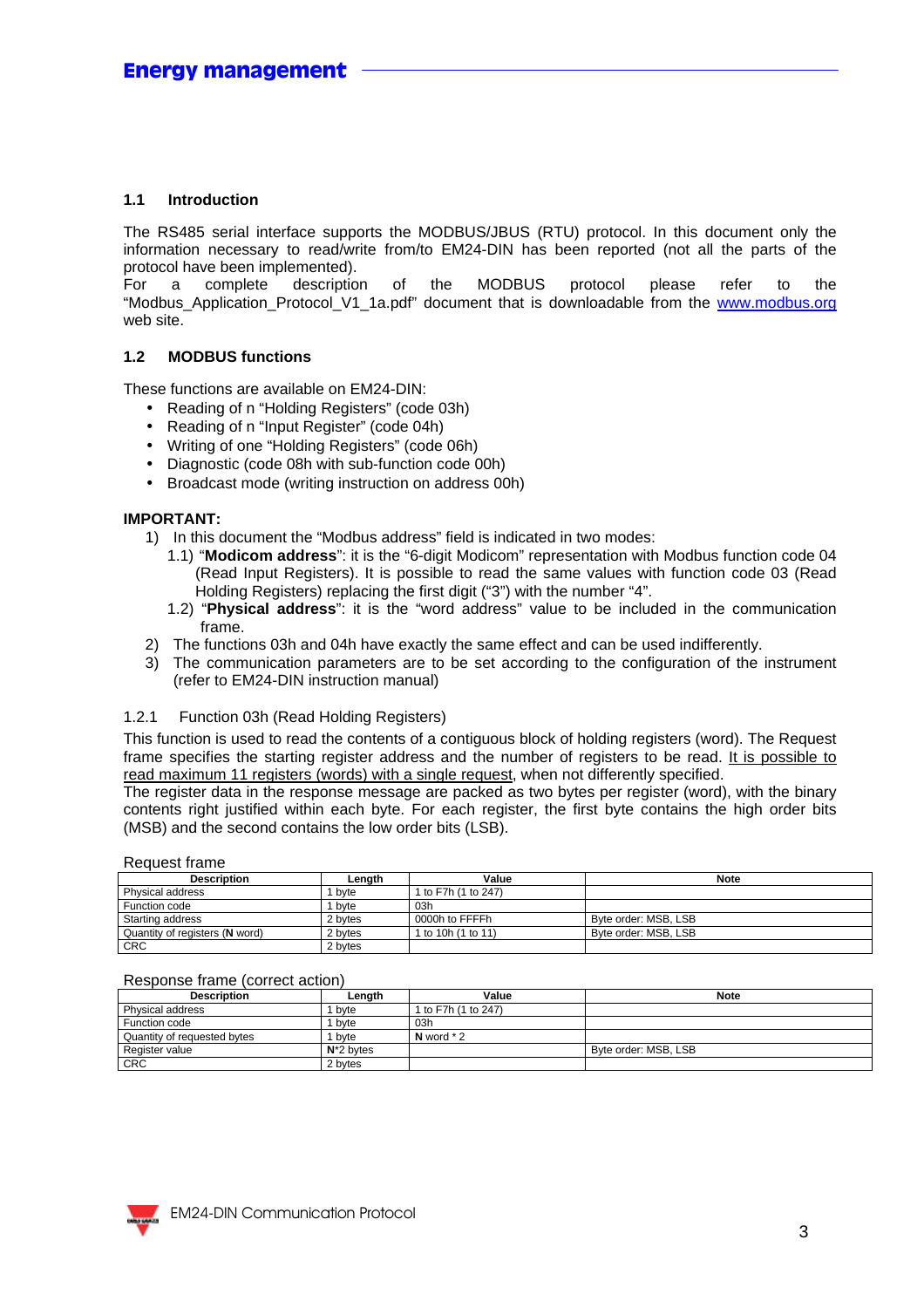#### Response frame (incorrect action)

| Description             | Lenath  | Value                         | <b>Note</b>               |
|-------------------------|---------|-------------------------------|---------------------------|
| <b>Physical address</b> | byte    | 1 to F7h (1 to 247)           | Possible exception :      |
| Function code           | bvte    | 83h                           | 01h: illegal function     |
| Exception code          | bvte    | 01h, 02h, 03h, 04h (see note) | 02h: illegal data address |
| <b>CRC</b>              | 2 bytes |                               | 03h: illegal data value   |
|                         |         |                               | 04h: slave device failure |

#### 1.2.2 Function 04h (Read Input Registers)

This function code is used to read the contents of a contiguous block of input registers (word). The Request frame specifies the starting register address and the number of registers to be read. It is possible to read maximum 11 register (word) with a single request, when not differently specified. The register data in the response message are packed as two bytes per register (word), with the binary contents right justified within each byte. For each register, the first byte contains the high order bits (MSB) and the second contains the low order bits (LSB).

#### Request frame

| <b>Description</b>             | Lenath  | Value               | <b>Note</b>          |
|--------------------------------|---------|---------------------|----------------------|
| Physical address               | byte    | 1 to F7h (1 to 247) |                      |
| Function code                  | bvte    | 04h                 |                      |
| Starting address               | 2 bytes | 0000h to FFFFh      | Byte order: MSB, LSB |
| Quantity of registers (N word) | 2 bytes | 1 to 10h (1 to 11)  | Byte order: MSB, LSB |
| <b>CRC</b>                     | 2 bytes |                     |                      |

#### Response frame (correct action)

| <b>Description</b>          | Lenath        | Value               | <b>Note</b>          |
|-----------------------------|---------------|---------------------|----------------------|
| Physical address            | bvte          | 1 to F7h (1 to 247) |                      |
| Function code               | byte          | 04h                 |                      |
| Quantity of requested bytes | byte          | N word $*$ 2        |                      |
| Register value              | $N^*$ 2 bytes |                     | Byte order: MSB, LSB |
| <b>CRC</b>                  | 2 bytes       |                     |                      |

#### Response frame (incorrect action)

| <b>Description</b> | Lenath  | Value               | <b>Note</b>               |
|--------------------|---------|---------------------|---------------------------|
| Physical address   | byte    | 1 to F7h (1 to 247) | Possible exception :      |
| Function code      | byte    | 84h                 | 01h: illegal function     |
| Exception code     | byte    | 01h, 02h, 03h, 04h  | 02h: illegal data address |
| <b>CRC</b>         | 2 bytes |                     | 03h: illegal data value   |
|                    |         |                     | 04h: slave device failure |

#### 1.2.3 Function 06h (Write Single Holding Register)

This function code is used to write a single holding register. The Request frame specifies the address of the register (word) to be written and its content.

The correct response is an echo of the request, returned after the register content has been written.

#### Request frame

| Description      | Lenath  | Value               | <b>Note</b>          |
|------------------|---------|---------------------|----------------------|
| Physical address | byte    | 1 to F7h (1 to 247) |                      |
| Function code    | byte    | 06h                 |                      |
| Starting address | 2 bytes | 0000h to FFFFh      | Byte order: MSB, LSB |
| Register value   | 2 bytes | 0000h to FFFFh      | Byte order: MSB, LSB |
| <b>CRC</b>       | 2 bytes |                     |                      |

#### Response frame (correct action)

| <b>Description</b> | Lenath  | Value               | <b>Note</b>          |
|--------------------|---------|---------------------|----------------------|
| Physical address   | byte    | 1 to F7h (1 to 247) |                      |
| Function code      | byte    | 06h                 |                      |
| Starting address   | 2 bytes | 0000h to FFFFh      | Byte order: MSB, LSB |
| Register value     | 2 bvtes | 0000h to FFFFh      | Byte order: MSB, LSB |
| <b>CRC</b>         | 2 bvtes |                     |                      |

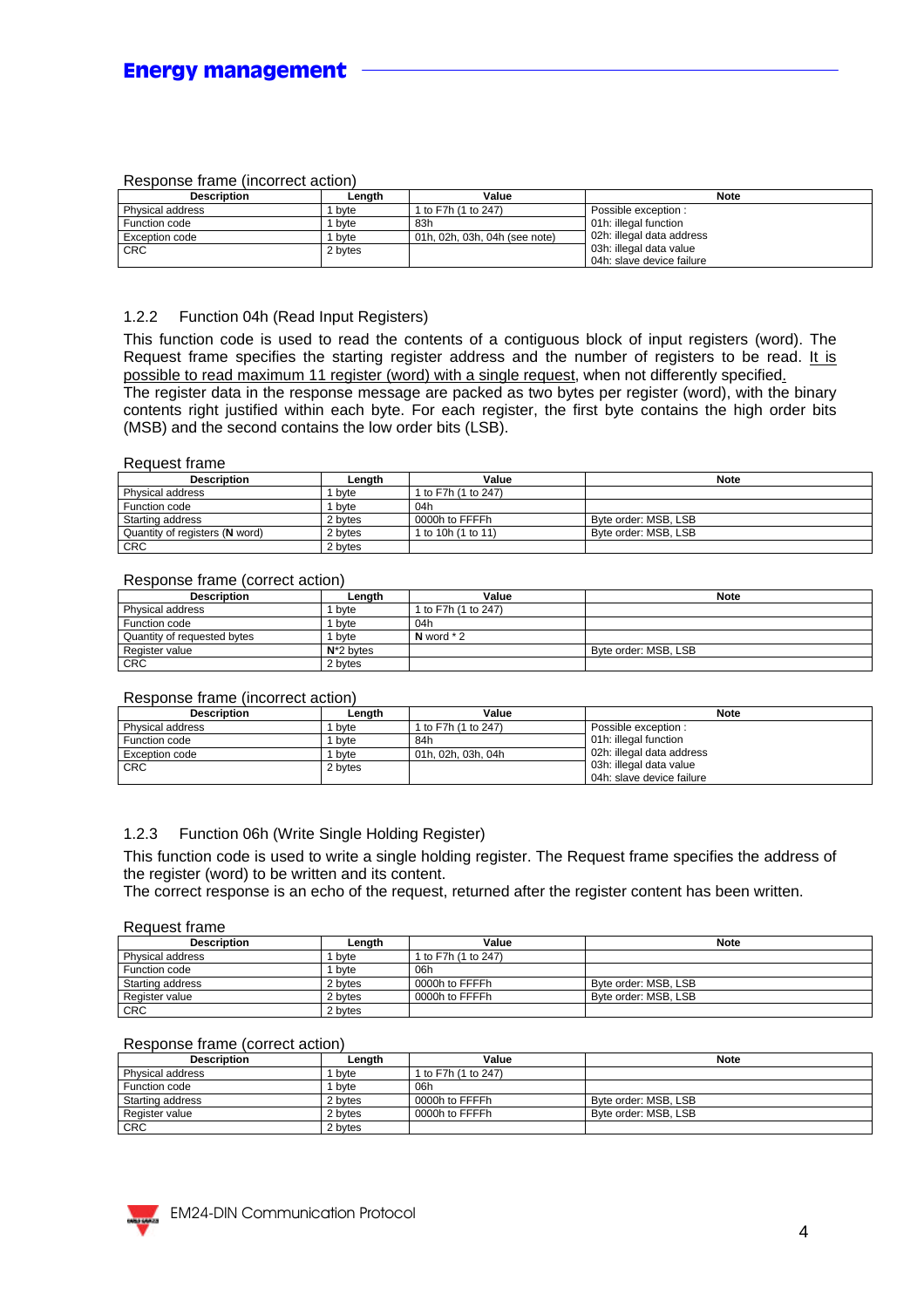#### Response frame (incorrect action)

| <b>Description</b>    | Lenath  | Value               | <b>Note</b>               |
|-----------------------|---------|---------------------|---------------------------|
| Physical address      | byte    | 1 to F7h (1 to 247) | Possible exception :      |
| Function code         | byte    | 86h                 | 01h: illegal function     |
| <b>Exception code</b> | byte    | 01h, 02h, 03h, 04h  | 02h: illegal data address |
| <b>CRC</b>            | 2 bytes |                     | 03h: illegal data value   |
|                       |         |                     | 04h: slave device failure |

#### 1.2.4 Function 08h (Diagnostic with sub-function code 00h)

MODBUS function 08h provides a series of tests to check the communication system between a client (Master) device and a server (Slave), or to check various internal error conditions in a server. EM24-DIN supports only 0000h sub-function code (Return Query Data). With this sub-function the data passed in the request data field is to be returned (looped back) in the response. The entire response message should be identical to the request.

#### Request frame

| <b>Description</b> | Length        | Value               | <b>Note</b>          |
|--------------------|---------------|---------------------|----------------------|
| Physical address   | byte          | 1 to F7h (1 to 247) |                      |
| Function code      | bvte          | 08h                 |                      |
| Sub-function       | 2 bytes       | 0000h               |                      |
| Data (N word)      | $N^*$ 2 bytes | Data                | Byte order: MSB, LSB |
| <b>CRC</b>         | 2 bytes       |                     |                      |

#### Response frame (correct action)

| <b>Description</b> | Length        | Value              | <b>Note</b>          |
|--------------------|---------------|--------------------|----------------------|
| Physical address   | byte          | 1 to F7 (1 to 247) |                      |
| Function code      | byte          | 08h                |                      |
| Sub-function       | 2 bytes       | 0000h              |                      |
| Data (N word)      | $N^*$ 2 bytes | Data               | Byte order: MSB, LSB |
| <b>CRC</b>         | 2 bytes       |                    |                      |

#### Response frame (incorrect action)

| <b>Description</b>    | Lenath  | Value                | <b>Note</b>               |  |  |  |  |
|-----------------------|---------|----------------------|---------------------------|--|--|--|--|
| Physical address      | byte    | 1 to F7h (1 to 247)  | Possible exception :      |  |  |  |  |
| Function code         | byte    | 88h                  | 01h: illegal function     |  |  |  |  |
| <b>Exception code</b> | bvte    | l 01h. 02h. 03h. 04h | 02h: illegal data address |  |  |  |  |
| <b>CRC</b>            | 2 bytes |                      | 03h: illegal data value   |  |  |  |  |
|                       |         |                      | 04h: slave device failure |  |  |  |  |

#### 1.2.5 Broadcast mode

In broadcast mode the master can send a request (command) to all the slaves. No response is returned to broadcast requests sent by the master. It is possible to send the broadcast message only with function code 06h using address 00h.

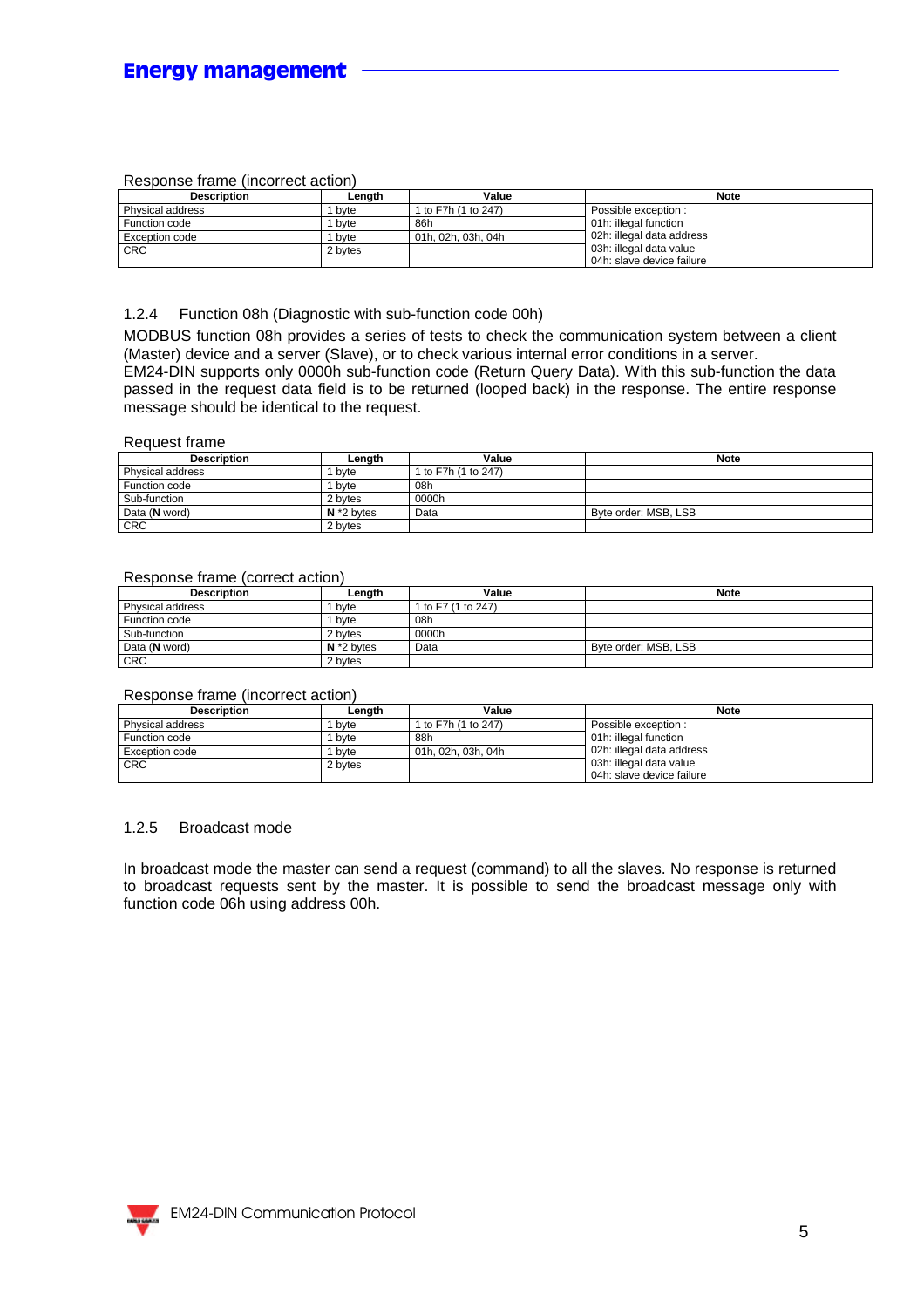#### **1.3 Application notes**

#### 1.3.1 RS485 general considerations

- 1. To avoid errors due to the signal reflections or line coupling, it is necessary to terminate the bus at the beginning and at the end (inserting a 120 ohm 1/2W 5% resistor between line B and A in the last instrument and in the Host interface).
- 2. The network termination is necessary even in case of point-to-point connection and/or of short distances.
- 3. For connections longer than 1000m or if in the network there are more than 160 instruments (with 1/5 unit load as used in EM24-DIN interface), a signal repeater is necessary.
- 4. For bus connection it is suggested to use an AWG24 balanced pair cable and to add a third wire for GND connection. Connect GND to the shield if a shielded cable is used.
- 5. The GND is to be connected to ground only at the host side.
- 6. If an instrument does not answer within the "max answering time", it is necessary to repeat the query. If the instrument does not answer after 2 or 3 consecutive queries, it is to be considered as not connected, faulty or reached with a wrong address. The same consideration is valid in case of CRC errors or incomplete response frames.

#### 1.3.2 MODBUS timing



Fig. 1 : 2-wire timing diagram

| Timing characteristics of reading function:            | msec    |
|--------------------------------------------------------|---------|
| T response: Max answering time                         | 500ms   |
| T response: Typical answering time                     | 40ms    |
| T delay: Minimum time before a new query               | 3,5char |
| T null: Max interruption time during the request frame | 2,5char |

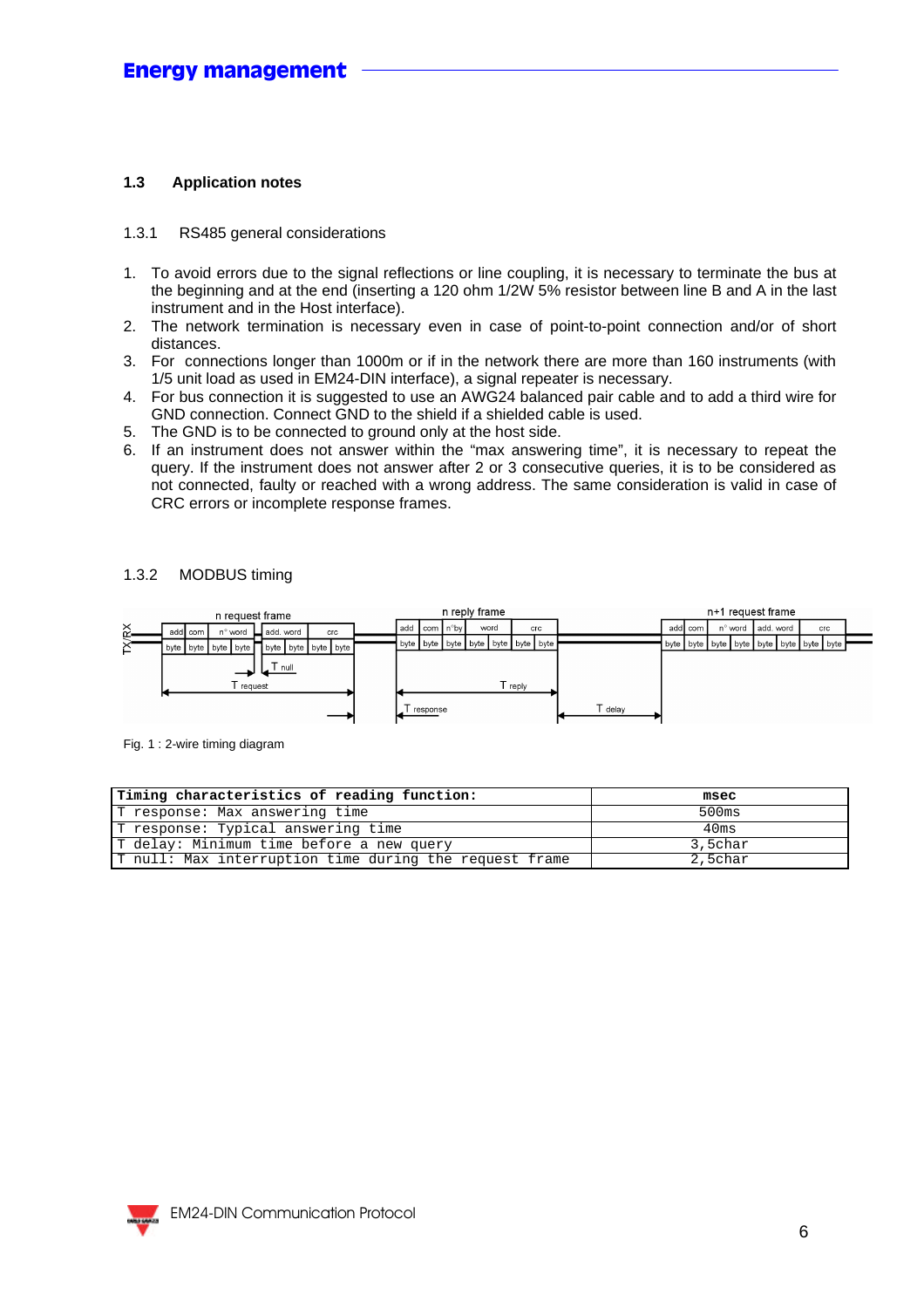## **2 TABLES**

#### **2.1 Data format representation In Carlo Gavazzi instruments**

The variables are represented by integers or floating numbers, with 2's complement notation in case of "signed" format, using the following:

| Format     | IEC data type | Description                | Bits | Range                                        |
|------------|---------------|----------------------------|------|----------------------------------------------|
| INT16      | INT           | Integer                    | 16   | $-32768$ . 32767                             |
| UINT16     | <b>UINT</b>   | Unsigned integer           | 16   | 65535                                        |
| INT32      | <b>DINT</b>   | Double integer             | 32   | 0.31                                         |
| UINT32     | UDINT         | Unsigned double int        | 32   | $2^{32} - 1$                                 |
| UINT64     | ULINT         | Unsigned long integer      | 64   | $2^{b4} - 1$                                 |
| IEEE754 SP |               | Single-precision floating- | 32   | $-(1+[1 -2^{-23}])\times2^{127}$ . $2^{128}$ |
|            |               | point                      |      |                                              |

For all the formats the byte order (inside the single word) is MSB->LSB. In INT32, UINT32 and UINT64 formats, the word order is LSW-> MSW.

#### 2.1.1 Geometric representation

According to the signs of the power factor , the active power P and the reactive power Q, it is possible to obtain a geometric representation of the power vector, as indicated in the drawing below, according to EN 60253-23:



- a = Exported active power
- b = Imported active power
- c = Imported reactive power
- d = Exported reactive power

Fig. 2 : Geometric Representation

#### **2.2 Maximum and minimum electrical values in EM24-DIN**

The maximum electrical input values are reported in the following table. If the input is above the maximum value the display shows "----".

|           |                  |           |                  |           |                  |           |                  | Table 2.1-1 |
|-----------|------------------|-----------|------------------|-----------|------------------|-----------|------------------|-------------|
|           | AV9 input option |           | AVO input option |           | AV5 input option |           | AV6 input option |             |
|           | Max value        | Min value | Max value        | Min value | Max value        | Min value | Max value        | Min value   |
| $VL-N$    | 280V             |           | 150V             |           | 485V             |           | 150V             |             |
| $VI - L$  | 485V             |           | 260V             |           | 840V             |           | 260V             |             |
|           | 65A              |           | 65A              |           | 11A              |           | 11A              |             |
| VT        |                  |           |                  |           |                  |           | 60000            |             |
| <b>CT</b> |                  |           |                  |           | 6000             |           | 6000             | 1.0         |

The overflow indication "----" is displayed when the MSB value of the relevant variable is 7FFFh.

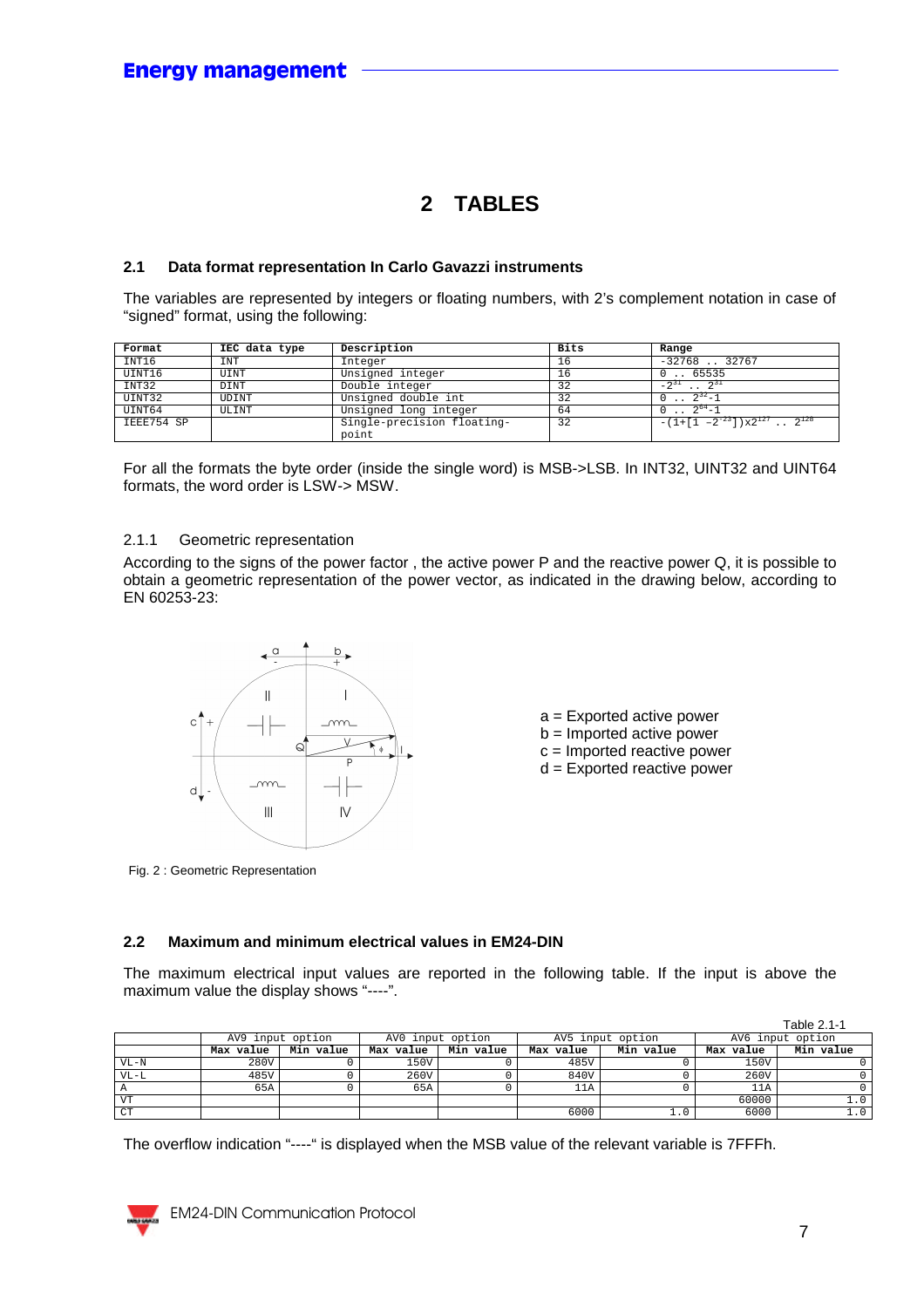#### **2.3 Instantaneous variables and meters**

|                   |                     |                         | <b>MODBUS:</b> read only mode with functions code 03 and 04 |                 | Table 2.3-1                                                                                                                                           |
|-------------------|---------------------|-------------------------|-------------------------------------------------------------|-----------------|-------------------------------------------------------------------------------------------------------------------------------------------------------|
| Modicom           | Physical<br>address | Length                  | <b>VARIABLE</b>                                             | Data            | Notes                                                                                                                                                 |
| address<br>300001 | 0000h               | (words)                 | ENG. UNIT                                                   | Format<br>INT32 |                                                                                                                                                       |
| 300003            | 0002h               | 2<br>2                  | $V L1-N$<br>$V L2-N$                                        | INT32           |                                                                                                                                                       |
| 300005            | 0004h               | $\overline{2}$          | $V L3-N$                                                    | INT32           |                                                                                                                                                       |
| 300007            | 0006h               | $\overline{2}$          | $V L1-L2$                                                   | INT32           | Value weight: Volt*10                                                                                                                                 |
| 300009            | 0008h               | 2                       | $V L2-L3$                                                   | INT32           |                                                                                                                                                       |
| 300011            | 000Ah               | $\overline{\mathbf{c}}$ | $V L3-L1$                                                   | INT32           |                                                                                                                                                       |
| 300013            | 000Ch               | $\overline{2}$          | A L1                                                        | INT32           |                                                                                                                                                       |
| 300015            | 000Eh               | 2                       | A L2                                                        | INT32           | Value weight: Ampere*1000                                                                                                                             |
| 300017            | 0010h               | 2                       | A L3                                                        | INT32           |                                                                                                                                                       |
| 300019            | 0012h               | 2                       | W L1                                                        | INT32           |                                                                                                                                                       |
| 300021            | 0014h               | 2                       | W L2                                                        | INT32           | Value weight: Watt*10                                                                                                                                 |
| 300023            | 0016h               | $\overline{2}$          | W L3                                                        | INT32           |                                                                                                                                                       |
| 300025            | 0018h               | 2                       | VA L1                                                       | INT32           |                                                                                                                                                       |
| 300027            | 001Ah               | $\overline{2}$          | VA L2                                                       | INT32           | Value weight: VA*10                                                                                                                                   |
| 300029            | 001Ch               | 2                       | VA L3                                                       | INT32           |                                                                                                                                                       |
| 300031            | 001Eh               | 2                       | VAR L1                                                      | INT32           |                                                                                                                                                       |
| 300033            | 0020h               | 2                       | VAR L2                                                      | INT32           | Value weight: var*10                                                                                                                                  |
| 300035            | 0022h               | 2                       | VAR L3                                                      | INT32           |                                                                                                                                                       |
| 300037            | 0024h               | $\overline{\mathbf{c}}$ | V L-N $\Sigma$                                              | INT32           |                                                                                                                                                       |
| 300039            | 0026h               | $\overline{\mathbf{c}}$ | V L-L $\Sigma$                                              | INT32           | Value weight: Volt*10                                                                                                                                 |
| 300041            | 0028h               | $\overline{a}$          | wΣ                                                          | INT32           | Value weight: Watt*10                                                                                                                                 |
| 300043            | 002Ah               | $\overline{2}$          |                                                             | INT32           | Value weight: VA*10                                                                                                                                   |
|                   |                     |                         | va Σ                                                        |                 |                                                                                                                                                       |
| 300045            | 002Ch               | 2                       | VAR $\Sigma$                                                | INT32           | Value weight: var*10                                                                                                                                  |
| 300047            | 002Eh               | $\overline{2}$          | DMD W $\Sigma$                                              | INT32           | Value weight: Watt*10                                                                                                                                 |
| 300049            | 0030h               | 2                       | DMD VA $\Sigma$                                             | INT32           | Value weight: VA*10                                                                                                                                   |
| 300051            | 0032h               | 1                       | PF L1                                                       | INT16           | Negative values correspond to                                                                                                                         |
| 300052            | 0033h               | 1                       | PF L2                                                       | INT16           | $lead(C)$ , positive value correspond                                                                                                                 |
| 300053            | 0034h               | $\mathbf{1}$            | PF L3                                                       | INT16           | to $lag(L)$<br>Value weight: PF*1000                                                                                                                  |
| 300054            | 0035h               | $\mathbf{1}$            | $PF \Sigma$                                                 | INT16           |                                                                                                                                                       |
| 300055            | 0036h               | 1                       | Phase sequence                                              | INT16           | Value -1 correspond to L1-L3-L2<br>sequence, value 0 correspond to<br>L1-L2-L3 sequence (la sequenza<br>fase ha senso solo in un sistema<br>trifase!) |
| 300056            | 0037h               | 1                       | Hz                                                          | INT16           | Value weight: Hz*10                                                                                                                                   |
| 300057            | 0038h               | 2                       | DMD $W \Sigma$ max                                          | INT32           | Value weight: Watt*10                                                                                                                                 |
| 300059            | 003Ah               | $\overline{\mathbf{c}}$ | DMD VA $\Sigma$ max                                         | INT32           | Value weight: VA*10                                                                                                                                   |
| 300061            | 003Ch               | 2                       | DMD A max                                                   | INT32           | Value weight: Ampere*1000                                                                                                                             |
| 300063            | 003Eh               | 2                       | $KWh(+)$ TOT                                                | INT32           | Value weight: kWh*10                                                                                                                                  |
| 300065            | 0040h               | 2                       | $Kvarh(+)$ TOT                                              | INT32           | Value weight: kvarh*10                                                                                                                                |
| 300067            | 0042h               | 2                       | $KWh(+)$ PAR                                                | INT32           | Value weight: kWh*10                                                                                                                                  |
| 300069            | 0044h               | 2                       | Kvarh(+) PAR                                                | INT32           | Value weight: kvarh*10                                                                                                                                |
| 300071            | 0046h               | $\overline{a}$          | $KWh(+) L1$                                                 | INT32           | Value weight: kWh*10                                                                                                                                  |
| 300073            | 0048h               | $\overline{2}$          | $KWh(+) L2$                                                 | INT32           | Value weight: kWh*10                                                                                                                                  |
| 300075            | 004Ah               | $\overline{2}$          | $KWh(+) L3$                                                 | INT32           | Value weight: kWh*10                                                                                                                                  |
| 300077            | 004 <sub>Ch</sub>   | 2                       | $KWh (+)$<br>T1                                             | INT32           | Value weight: kWh*10                                                                                                                                  |
| 300079            | 004Eh               | 2                       | $KWh (+)$<br>T <sub>2</sub>                                 | INT32           | Value weight: kWh*10                                                                                                                                  |
| 300081            | 0050h<br>0052h      | 2<br>$\overline{2}$     | T <sub>3</sub><br>$KWh (+)$<br>T <sub>4</sub>               | INT32           | Value weight: kWh*10                                                                                                                                  |
| 300083<br>300085  | 0054h               | 2                       | $KWh (+)$<br>$Kvarh(+)$ Tl                                  | INT32<br>INT32  | Value weight: kWh*10                                                                                                                                  |
| 300087            | 0056h               | $\overline{2}$          | $Kvarh(+)$ T2                                               | INT32           | Value weight: kvarh*10<br>Value weight: kvarh*10                                                                                                      |
| 300089            | 0058h               | $\overline{a}$          |                                                             |                 |                                                                                                                                                       |
| 300091            | 005Ah               | 2                       | $Kvanh(+)$ T3<br>$Kvarh(+)$ T4                              | INT32<br>INT32  | Value weight: kvarh*10<br>Value weight: kvarh*10                                                                                                      |
| 300093            | 005Ch               | 2                       | $KWh(-) TOT$                                                | INT32           | Value weight: kWh*10                                                                                                                                  |
| 300095            | 005Eh               | 2                       | $Kvath(-)$ TOT                                              | INT32           | Value weight: kvarh*10                                                                                                                                |
| 300097            | 0060h               | $\overline{2}$          | Hour                                                        | INT32           | Value weight: hour*100                                                                                                                                |
| 300099            | 0062h               | 2                       | Counter <sub>1</sub>                                        | INT32           | Value weight: Eng.Unit*10                                                                                                                             |
| 300101            | 0064h               | 2                       | Counter <sub>2</sub>                                        | INT32           | Value weight: Eng.Unit*10                                                                                                                             |
| 300103            | 0066h               | 2                       | Counter <sub>3</sub>                                        | INT32           | Value weight: Eng. Unit*10                                                                                                                            |
|                   |                     |                         |                                                             |                 |                                                                                                                                                       |

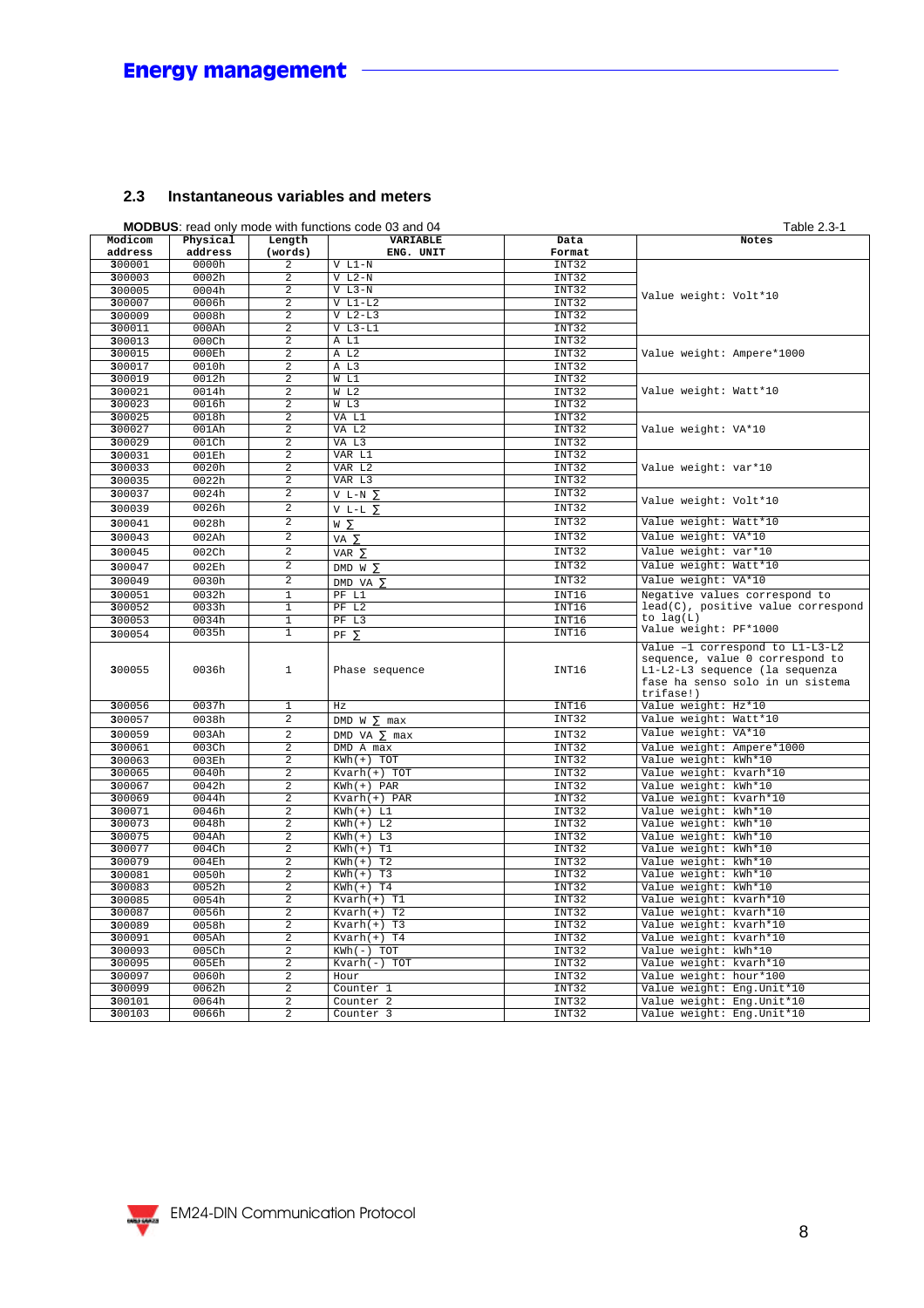#### **2.4 Digital input status**

|         | <b>MODBUS:</b> read only mode with functions code 03 and 04 limited to a word at a time | Table 2.4-1 |                      |                   |                       |
|---------|-----------------------------------------------------------------------------------------|-------------|----------------------|-------------------|-----------------------|
| Modicom | Physical                                                                                | Length      | VARIABLE             | Data              | Notes                 |
| address | address                                                                                 | (words)     | ENG. UNIT            | Format            |                       |
| 300769  | 0300h                                                                                   |             | Digital input status | UINT 16           | bit0=input status Ch1 |
|         |                                                                                         |             |                      | bit=0 input close | bitl=input status Ch2 |
|         |                                                                                         |             |                      | bit=1 input open  | bit2=input status Ch3 |

#### **2.5 Current tariff**

|         | <b>MODBUS:</b> read only mode with functions code 03 and 04 limited to a word at a time | Table 2.5-1 |                |         |                                                                                  |
|---------|-----------------------------------------------------------------------------------------|-------------|----------------|---------|----------------------------------------------------------------------------------|
| Modicom | Physical                                                                                | Length      | VARIABLE       | Data    | Notes                                                                            |
| address | address                                                                                 | (words)     | ENG. UNIT      | Format  |                                                                                  |
| 300770  | 0301h                                                                                   |             | Current tariff | UINT 16 | Value=0: tariff 1<br>Value=1: tariff 2<br>Value=2: tariff 3<br>Value=3: tariff 4 |

#### **2.6 Firmware version and revision code**

|         | <b>MODBUS:</b> read only mode with functions code 03 and 04 limited to a word at a time | Table 2.6-1 |               |         |                          |
|---------|-----------------------------------------------------------------------------------------|-------------|---------------|---------|--------------------------|
| Modicom | Physical                                                                                | Length      | VARIABLE      | Data    | Notes                    |
| address | address                                                                                 | (words)     | ENG. UNIT     | Format  |                          |
| 300771  | 0302h                                                                                   |             | Version code  | UINT 16 | Value=0: EM24DINAV93XO2X |
|         |                                                                                         |             |               |         | Value=1: EM24DINAV93XISX |
|         |                                                                                         |             |               |         | Value=2: EM24DINAV53D02X |
|         |                                                                                         |             |               |         | Value=3: EM24DINAV53DISX |
|         |                                                                                         |             |               |         | Value=4: EM24DINAV93XR2X |
|         |                                                                                         |             |               |         | Value=5: EM24DINAV53DR2X |
| 300772  | 0303h                                                                                   |             | Revision code | UINT 16 |                          |

#### **2.7 Front selector status**

|         | <b>MODBUS:</b> read only mode with functions code 03 and 04 limited to a word at a time | Table 2.7-1 |                       |         |                                                                                                            |
|---------|-----------------------------------------------------------------------------------------|-------------|-----------------------|---------|------------------------------------------------------------------------------------------------------------|
| Modicom | Physical                                                                                | Length      | VARIABLE              | Data    | Notes                                                                                                      |
| address | address                                                                                 | (words)     | ENG. UNIT             | Format  |                                                                                                            |
| 300773  | 0304h                                                                                   |             | Front selector status | UINT 16 | Value=3: keypad locked<br>Value=2: keypad unlocked<br>Value=1: keypad unlocked<br>Value=0: keypad unlocked |

#### **2.8 Carlo Gavazzi Controls identification code**

|                    | <b>MODBUS:</b> read only mode with functions code 03 and 04 limited to a word at a time | Table 2.8-1       |                                               |                |                                                                                                                                                                                              |
|--------------------|-----------------------------------------------------------------------------------------|-------------------|-----------------------------------------------|----------------|----------------------------------------------------------------------------------------------------------------------------------------------------------------------------------------------|
| Modicom<br>address | Physical<br>address                                                                     | Length<br>(words) | <b>VARIABLE</b><br>ENG. UNIT                  | Data<br>Format | Notes                                                                                                                                                                                        |
| 300012             | 000Bh                                                                                   |                   | Carlo Gavazzi Controls<br>identification code | UINT 16        | Value=45: EM24-DIN AV9 input<br>product code<br>Value=46: EM24-DIN AV0 input<br>product code<br>Value=47: EM24-DIN AV5 input<br>product code<br>Value=48: EM24-DIN AV6 input<br>product code |

#### **2.9 Digital output status**

|         | <b>MODBUS:</b> read only mode with functions code 03 and 04 limited to a word at a time | Table 2.9-1 |              |        |       |
|---------|-----------------------------------------------------------------------------------------|-------------|--------------|--------|-------|
| Modicom | Physical                                                                                | Length      | VARIABLE     | Data   | Notes |
| address | address                                                                                 | (words)     | ENG.<br>UNIT | Format |       |
| n.a.    | n.a.                                                                                    | n.a.        | n.a.         | n.a.   | n.a.  |

**Note:** in EM24 the digital outputs are not available with serial communication port.

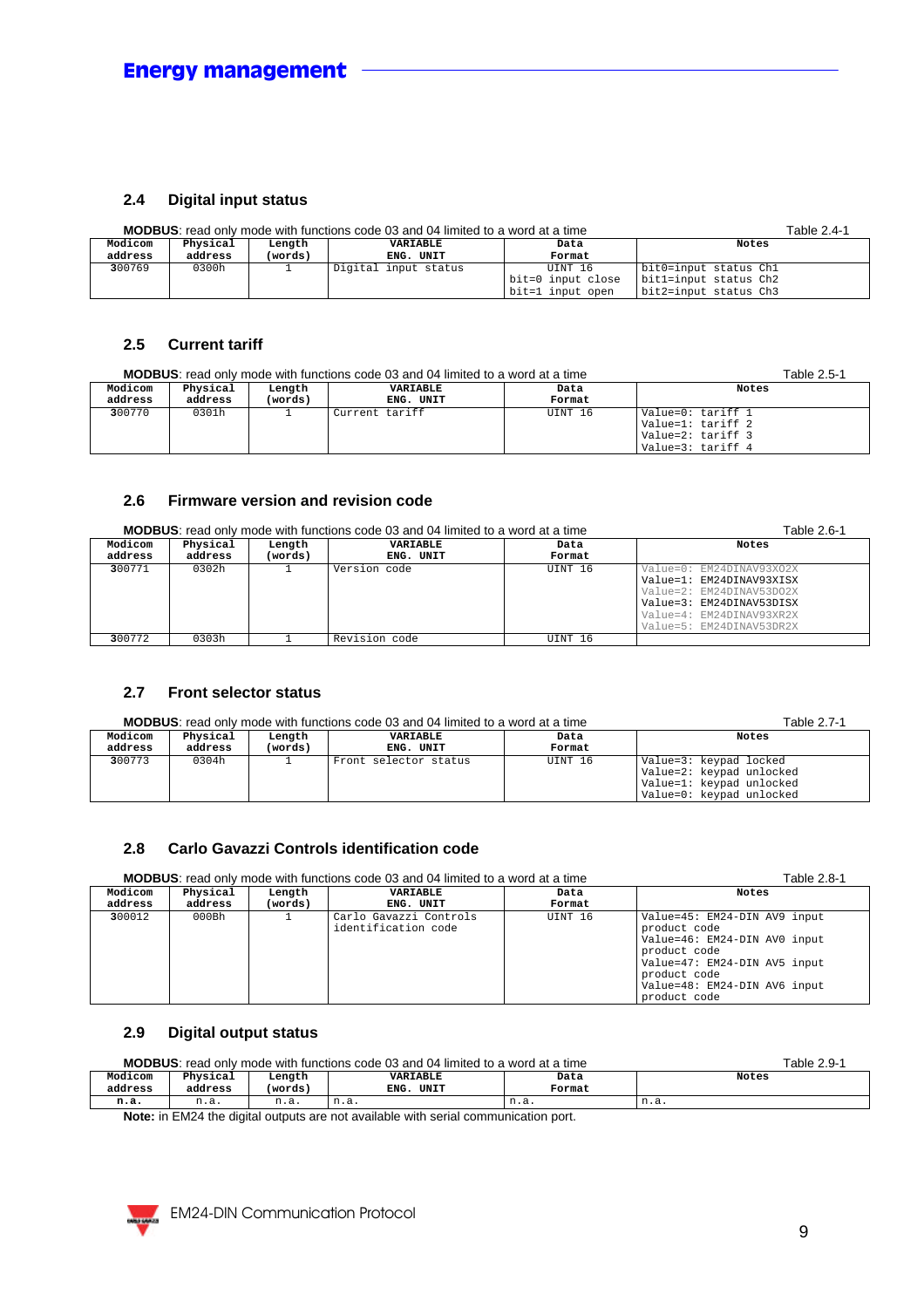#### **2.10 Programming parameter tables**

#### 2.10.1 Password configuration menu

**MODBUS**: read and write mode Table 2.10-1

|         | <b>NO DBUS.</b> Tead and write mode |         |           | Table 2.TU-T |                                                                                                                                                          |
|---------|-------------------------------------|---------|-----------|--------------|----------------------------------------------------------------------------------------------------------------------------------------------------------|
| Modicom | Physical                            | Length  | VARIABLE  | Data         | Notes                                                                                                                                                    |
| address | address                             | (words) | ENG. UNIT | Format       |                                                                                                                                                          |
| 304353  | 1100h                               |         | PASSWORD  | UINT 16      | Minimum valid value: 0d<br>Maximum valid value: 9999d<br>If the value is outside the limits<br>the instrument considers that the<br>value is equal to 0. |

#### 2.10.2 "Application" menu

#### **MODBUS**: read and write mode Table 2.10-2

|         | <b>INCLUSHI</b> NG AND MILLY HIDGE |         | $1$ GDIV $2.102$    |         |                                 |
|---------|------------------------------------|---------|---------------------|---------|---------------------------------|
| Modicom | Physical                           | Length  | VARIABLE            | Data    | Notes                           |
| address | address                            | (words) | ENG. UNIT           | Format  |                                 |
| 304354  | 1101h                              |         | Type of application | UINT 16 | Value=0: "A" application        |
|         |                                    |         |                     |         | Value=1: "B" application        |
|         |                                    |         |                     |         | Value=2: "C" application        |
|         |                                    |         |                     |         | Value=3: "D" application        |
|         |                                    |         |                     |         | Value=4: "E" application        |
|         |                                    |         |                     |         | Value=5: "F" application        |
|         |                                    |         |                     |         | Value=6: "G" application        |
|         |                                    |         |                     |         | Value=7: "H" application        |
|         |                                    |         |                     |         | All other values corresponds to |
|         |                                    |         |                     |         | "A" application                 |

#### 2.10.3 System configuration menu

#### **MODBUS**: read and write mode Table 2.10-3

|         | <b>MODBUS</b> : read and write mode | Table 2.10-3 |                  |         |                                                                                                                               |
|---------|-------------------------------------|--------------|------------------|---------|-------------------------------------------------------------------------------------------------------------------------------|
| Modicom | Physical                            | Length       | <b>VARIABLE</b>  | Data    | Notes                                                                                                                         |
| address | address                             | (words)      | ENG. UNIT        | Format  |                                                                                                                               |
| 304355  | 1102h                               |              | Measuring system | UINT 16 | Value=0: "3Pn"<br>Value=1: "3P1"<br>Value=2: "2P"<br>Value= $3: "1P"$<br>All the other possible values<br>correspond to "3Pn" |

#### 2.10.4 DMD integration time menu

**MODBUS:** read and write mode Table 2.10-4

| Modicom | Physical | Lenath  | <b>VARIABLE</b> | Data    | Notes                                                                                             |
|---------|----------|---------|-----------------|---------|---------------------------------------------------------------------------------------------------|
| address | address  | (words) | ENG. UNIT       | Format  |                                                                                                   |
| 304356  | 103h     |         | Interval time   | UINT 16 | If lower than 1 or higher than 30,  <br>the instrument considers that the<br>value is equal to 1. |

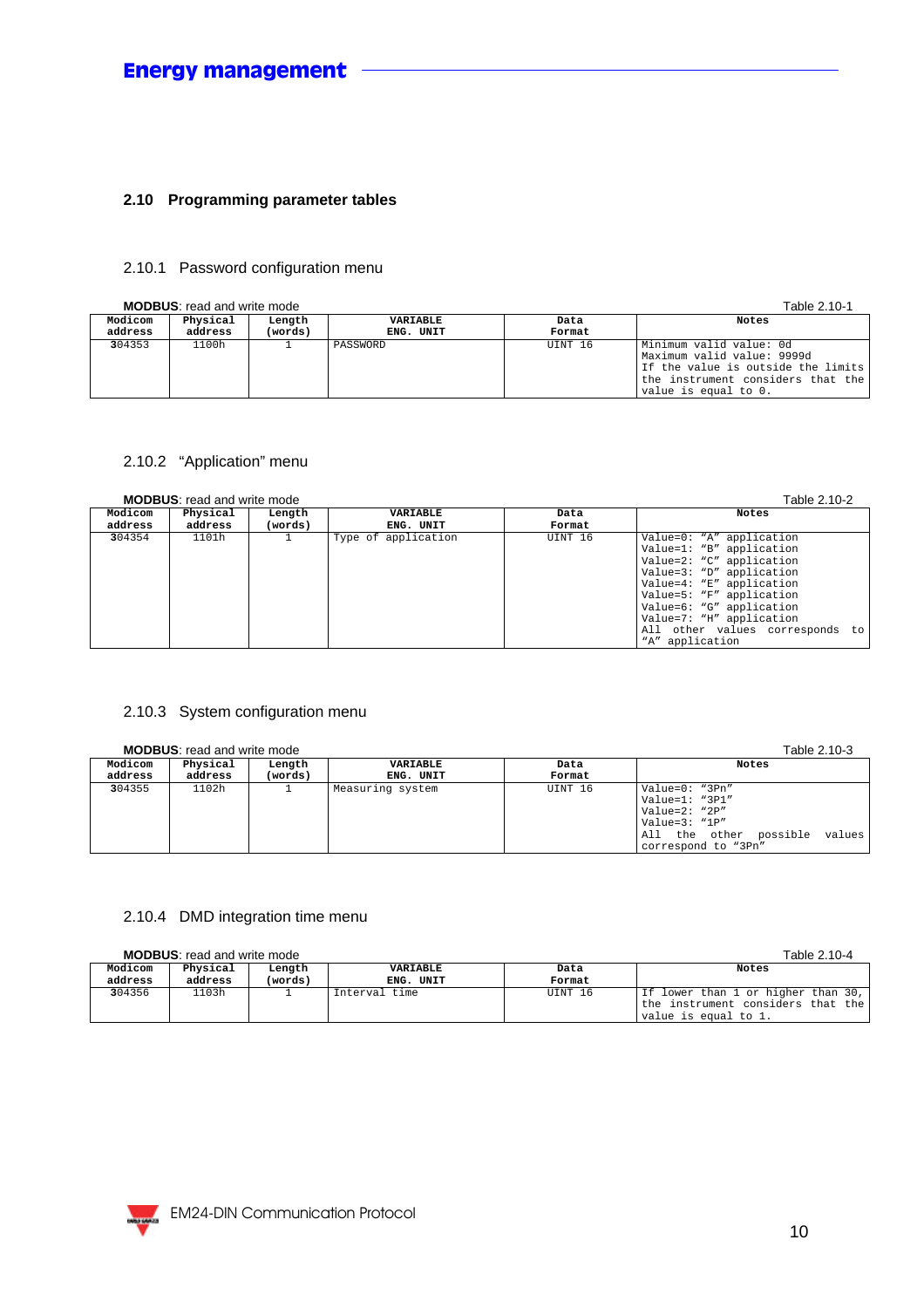#### 2.10.5 Selector menu

#### **MODBUS**: read and write mode Table 2.10-5

| Modicom | <b>NO DO S.</b> Tead and Write House<br>Physical | Length         | VARIABLE             | Data    | $I$ avic $I$ . $I$ $U$ - $J$<br>Notes |
|---------|--------------------------------------------------|----------------|----------------------|---------|---------------------------------------|
| address | address                                          | (words)        | ENG. UNIT            | Format  |                                       |
| 304357  | 1104h                                            | $\mathbf{1}$   | Position selector: 3 | UINT 16 | Value=0: Page 1                       |
| 304358  | 1105h                                            | $\mathbf{1}$   | Position selector: 2 | UINT 16 | Value=1: Page 2                       |
| 304359  | 1106h                                            | $\overline{1}$ | Position selector: 1 | UINT 16 | Value=2: Page 3                       |
|         |                                                  | $\mathbf{1}$   |                      | UINT 16 | Value=3: Page 4                       |
| 304360  | 1107h                                            |                | Position selector: 0 |         | Value=4: Page 5                       |
|         |                                                  |                |                      |         | Value=5: Page 6                       |
|         |                                                  |                |                      |         | Value=6: Page 7                       |
|         |                                                  |                |                      |         | Value=7: Page 8                       |
|         |                                                  |                |                      |         | Value=8: Page 9                       |
|         |                                                  |                |                      |         | Value=9: Page 10                      |
|         |                                                  |                |                      |         | Value=10: Page 11                     |
|         |                                                  |                |                      |         | Value=11: Page 12                     |
|         |                                                  |                |                      |         | Value=12: Page 13                     |
|         |                                                  |                |                      |         | Value=13: Page 14                     |
|         |                                                  |                |                      |         | Value=14: Page 15                     |
|         |                                                  |                |                      |         | Value=15: Page 16                     |
|         |                                                  |                |                      |         | Value=16: Page 17                     |
|         |                                                  |                |                      |         | Value=17: Page 18                     |
|         |                                                  |                |                      |         | Value=18: Page 19                     |
|         |                                                  |                |                      |         | Value=19: Page 20                     |
|         |                                                  |                |                      |         | Value=20: Page 21                     |
|         |                                                  |                |                      |         | Value=21: Page 22                     |
|         |                                                  |                |                      |         | Value=22: Page 23                     |
|         |                                                  |                |                      |         | Value=23: Page 24                     |
|         |                                                  |                |                      |         | Value=24: Page 25                     |
|         |                                                  |                |                      |         | Value=25: Page 26                     |
|         |                                                  |                |                      |         | Value=26: Page 27                     |
|         |                                                  |                |                      |         | Value=27: Page 28                     |
|         |                                                  |                |                      |         | Value=28: Page 29                     |
|         |                                                  |                |                      |         | Value=29: Page 30                     |
|         |                                                  |                |                      |         | Value=30: Page 31                     |
|         |                                                  |                |                      |         | All the other possible values         |
|         |                                                  |                |                      |         |                                       |

#### 2.10.6 Filter configuration menu

#### **MODBUS**: read and write mode Table 2.10-6

|         | <b>MODBUS.</b> IGAY AND WHIGHTOUGH | Table 2.TU-0 |                       |         |                                                                                                                                        |
|---------|------------------------------------|--------------|-----------------------|---------|----------------------------------------------------------------------------------------------------------------------------------------|
| Modicom | Physical                           | Length       | VARIABLE              | Data    | Notes                                                                                                                                  |
| address | address                            | (words)      | ENG. UNIT             | Format  |                                                                                                                                        |
| 304361  | 1108h                              |              | Filter span parameter | UINT 16 | Value min = $0$<br>Value $max = 100$<br>If the value is outside the limits<br>the instrument considers that the<br>value is equal to 0 |
| 304362  | 1109h                              |              | Filter coefficient    | UINT 16 | Value min = $1$<br>Value max = $32$<br>If the value is outside the limits<br>the instrument considers that the<br>value is equal to 1  |

#### 2.10.7 Serial port configuration menu

|         | <b>MODBUS:</b> read and write mode | Table 2.10-7 |                          |         |                                    |
|---------|------------------------------------|--------------|--------------------------|---------|------------------------------------|
| Modicom | Physical                           | Length       | <b>VARIABLE</b>          | Data    | Notes                              |
| address | address                            | (words)      | ENG. UNIT                | Format  |                                    |
| 304363  | 110Ah                              |              | RS485 instrument address | UINT 16 | Value min = $1$                    |
|         |                                    |              |                          |         | Value max = $247$                  |
|         |                                    |              |                          |         | If the value is outside the limits |
|         |                                    |              |                          |         | the instrument considers that the  |
|         |                                    |              |                          |         | value is equal to 1                |
| 304364  | 110Bh                              |              | RS485 baud rate          | UINT 16 | $Value=0:9600$                     |
|         |                                    |              |                          |         | Value= $1:4800$                    |
|         |                                    |              |                          |         | All other values are considered as |
|         |                                    |              |                          |         | value=0                            |

Note: The number of stop bits is fixed to "1" and the parity control is fixed to "none".

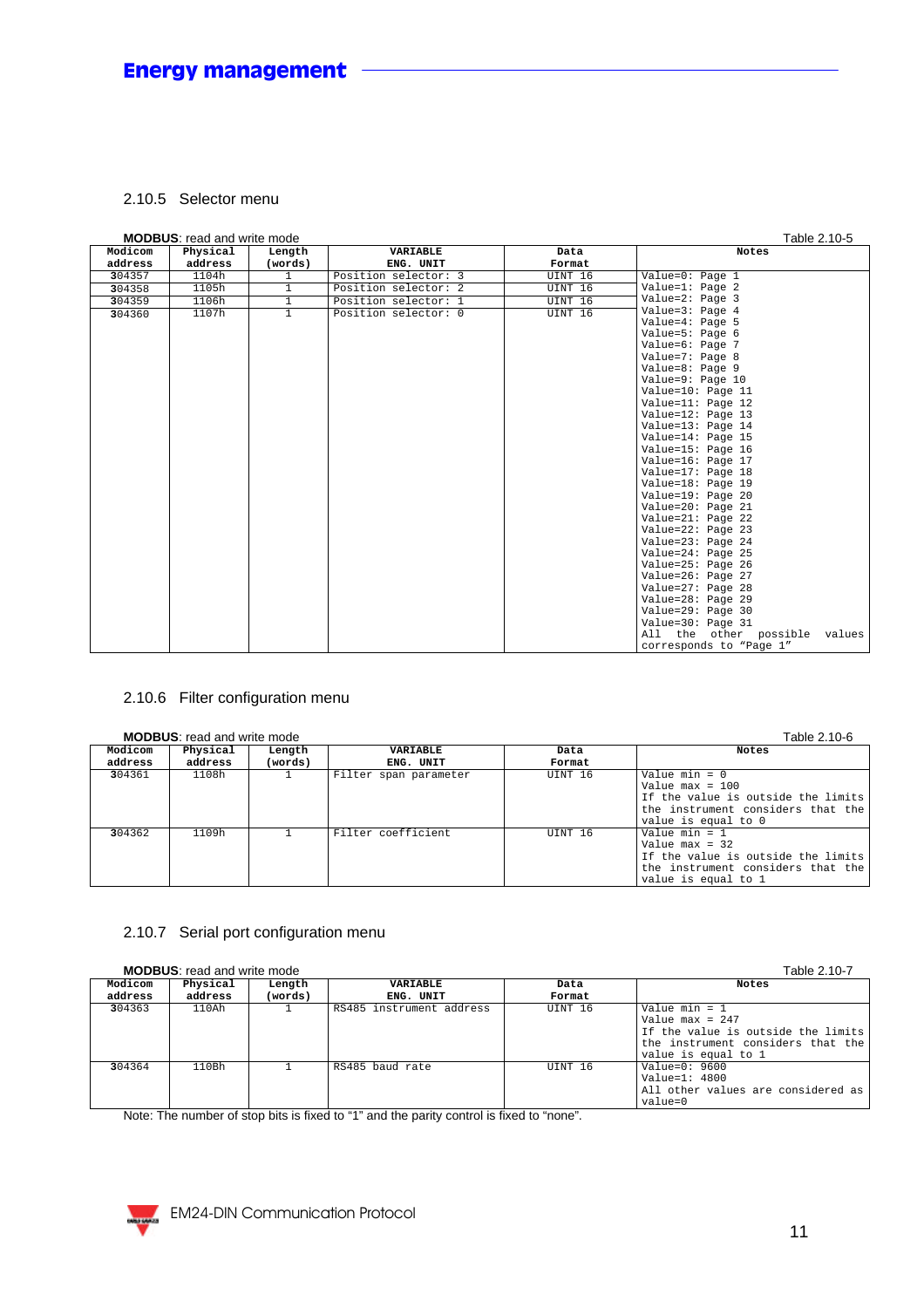#### 2.10.8 User configuration menu

#### **MODBUS**: read and write mode Table 2.10-8

|         | <b>NODBUS.</b> I cay and write mode |         |                   |         | TADIE Z.TU-0                                                                                   |
|---------|-------------------------------------|---------|-------------------|---------|------------------------------------------------------------------------------------------------|
| Modicom | Physical                            | Length  | <b>VARIABLE</b>   | Data    | Notes                                                                                          |
| address | address                             | (words) | ENG. UNIT         | Format  |                                                                                                |
| 304365  | $110$ Ch                            |         | ID code of user 1 | UINT 16 | Value min = 1                                                                                  |
| 304366  | 110Dh                               |         | ID code of user 2 | UINT 16 | Value max = $9999$                                                                             |
| 304367  | 110Eh                               |         | ID code of user 3 | UINT 16 | If the value is outside the limits<br>the instrument considers that the<br>value is equal to 1 |

#### 2.10.9 Digital output configuration menu

| <b>MODBUS:</b> read and write mode<br>Table 2.10-9 |          |                             |                      |         |                                                                                                                                                                                                                                                                                                                                                                                                                                                                                                                                                                                                                                                                                                                                                                                                                            |  |  |  |  |  |
|----------------------------------------------------|----------|-----------------------------|----------------------|---------|----------------------------------------------------------------------------------------------------------------------------------------------------------------------------------------------------------------------------------------------------------------------------------------------------------------------------------------------------------------------------------------------------------------------------------------------------------------------------------------------------------------------------------------------------------------------------------------------------------------------------------------------------------------------------------------------------------------------------------------------------------------------------------------------------------------------------|--|--|--|--|--|
| Modicom                                            | Physical | Length                      | <b>VARIABLE</b>      | Data    | <b>Notes</b>                                                                                                                                                                                                                                                                                                                                                                                                                                                                                                                                                                                                                                                                                                                                                                                                               |  |  |  |  |  |
| address                                            | address  | (words                      | ENG. UNIT            | Format  |                                                                                                                                                                                                                                                                                                                                                                                                                                                                                                                                                                                                                                                                                                                                                                                                                            |  |  |  |  |  |
| 304368                                             | 110Fh    | $\lambda$<br>$\overline{1}$ | Out1 type            | UINT 16 | Value=0: Pulse KWh<br>Value=1: Pulse Kvarh<br>Value=2: Alarm VLN sys Value=3: Alarm V1-LN<br>Value=4: Alarm V2-LN<br>Value=5: Alarm V3-LN<br>Value=6: Alarm VLL sys Value=7: Alarm V12<br>Value=8: Alarm V23<br>Value=9: Alarm V31<br>Value=10: Alarm AL1<br>Value=11: Alarm AL2<br>Value=12: Alarm AL3<br>Value=13: Alarm W sys<br>Value=14: Alarm WDMD sys Value=15: Alarm WL1<br>Value=16: Alarm WL2<br>Value=17: Alarm WL3<br>Value=18: Alarm VA sys<br>Value=19: Alarm VADMD<br>sys<br>Value=20: Alarm VAL1<br>Value=21: Alarm VAL2<br>Value=22: Alarm VAL3<br>Value=23: Alarm var sys<br>Value=24: Alarm var1<br>Value=25: Alarm var2<br>Value=26: Alarm var3<br>Value=27: Alarm PF sys<br>Value=28: Alarm PF1<br>Value=29: Alarm PF2<br>Value=30: Alarm PF3<br>Value=31: Alarm Hz<br>Value=32: Alarm Phase Sequence |  |  |  |  |  |
|                                                    | 1110h    | $\overline{a}$              | Outl pulse           | UINT 32 | All other values are considered as value=0<br>Value min = $1$ (0,1 pulse/KWh)<br>Value $max = 1000000$ (pulse/KWh)<br>If the value is outside the limits the<br>instrument considers that the value is equal to<br>$\mathbf{1}$                                                                                                                                                                                                                                                                                                                                                                                                                                                                                                                                                                                            |  |  |  |  |  |
| 304371                                             | 1112h    | $\overline{2}$              | Alarml set point on  | UINT 32 | The maximum and minimum limits of the set point<br>value depend on the type of the variable                                                                                                                                                                                                                                                                                                                                                                                                                                                                                                                                                                                                                                                                                                                                |  |  |  |  |  |
| 304373                                             | 1114h    | $\overline{2}$              | Alarm1 set point off | UINT 32 | according to paragraph 2.1.2.<br>If the value is outside the limits the<br>instrument considers that the value is equal to<br>the minimum value                                                                                                                                                                                                                                                                                                                                                                                                                                                                                                                                                                                                                                                                            |  |  |  |  |  |
| 304375                                             | 1116h    | $\mathbf{1}$                | Alarm1 delay         | UTNT 16 | Value min = $0$ (second)<br>Value $max = 255$ (second)<br>If the value is outside the limits the<br>instrument considers that the value is equal to                                                                                                                                                                                                                                                                                                                                                                                                                                                                                                                                                                                                                                                                        |  |  |  |  |  |
| 304376                                             | 1117h    | $\overline{1}$              | Alarm1 status        | UINT 16 | Value=0: nd (normally de-energised)<br>Value=1: nE (normally energised)<br>All other values are considered as value=0                                                                                                                                                                                                                                                                                                                                                                                                                                                                                                                                                                                                                                                                                                      |  |  |  |  |  |
| 304377                                             | 1118h    | $\overline{1}$              | Out2 type            | UINT 16 | See note on Out1 type                                                                                                                                                                                                                                                                                                                                                                                                                                                                                                                                                                                                                                                                                                                                                                                                      |  |  |  |  |  |
| 304378                                             | 1119h    | $\overline{a}$              | Out2 pulse           | UINT 32 | See note on Outl pulse                                                                                                                                                                                                                                                                                                                                                                                                                                                                                                                                                                                                                                                                                                                                                                                                     |  |  |  |  |  |
| 304380                                             | 111Bh    | $\overline{a}$              | Alarm2 set point on  | UINT 32 | See note on Alarm 1 set point on/off                                                                                                                                                                                                                                                                                                                                                                                                                                                                                                                                                                                                                                                                                                                                                                                       |  |  |  |  |  |
| 304382                                             | 111Dh    | $\overline{2}$              | Alarm2 set point off | UINT 32 |                                                                                                                                                                                                                                                                                                                                                                                                                                                                                                                                                                                                                                                                                                                                                                                                                            |  |  |  |  |  |
| 304384                                             | 111Fh    | $\mathbf{1}$                | Alarm2 delay         | UTNT 16 | See note on Alarm 1 delay                                                                                                                                                                                                                                                                                                                                                                                                                                                                                                                                                                                                                                                                                                                                                                                                  |  |  |  |  |  |
| 304385                                             | 1120h    | $\mathbf{1}$                | Alarm2 status        | UINT 16 | See note on Alarm 1 status                                                                                                                                                                                                                                                                                                                                                                                                                                                                                                                                                                                                                                                                                                                                                                                                 |  |  |  |  |  |

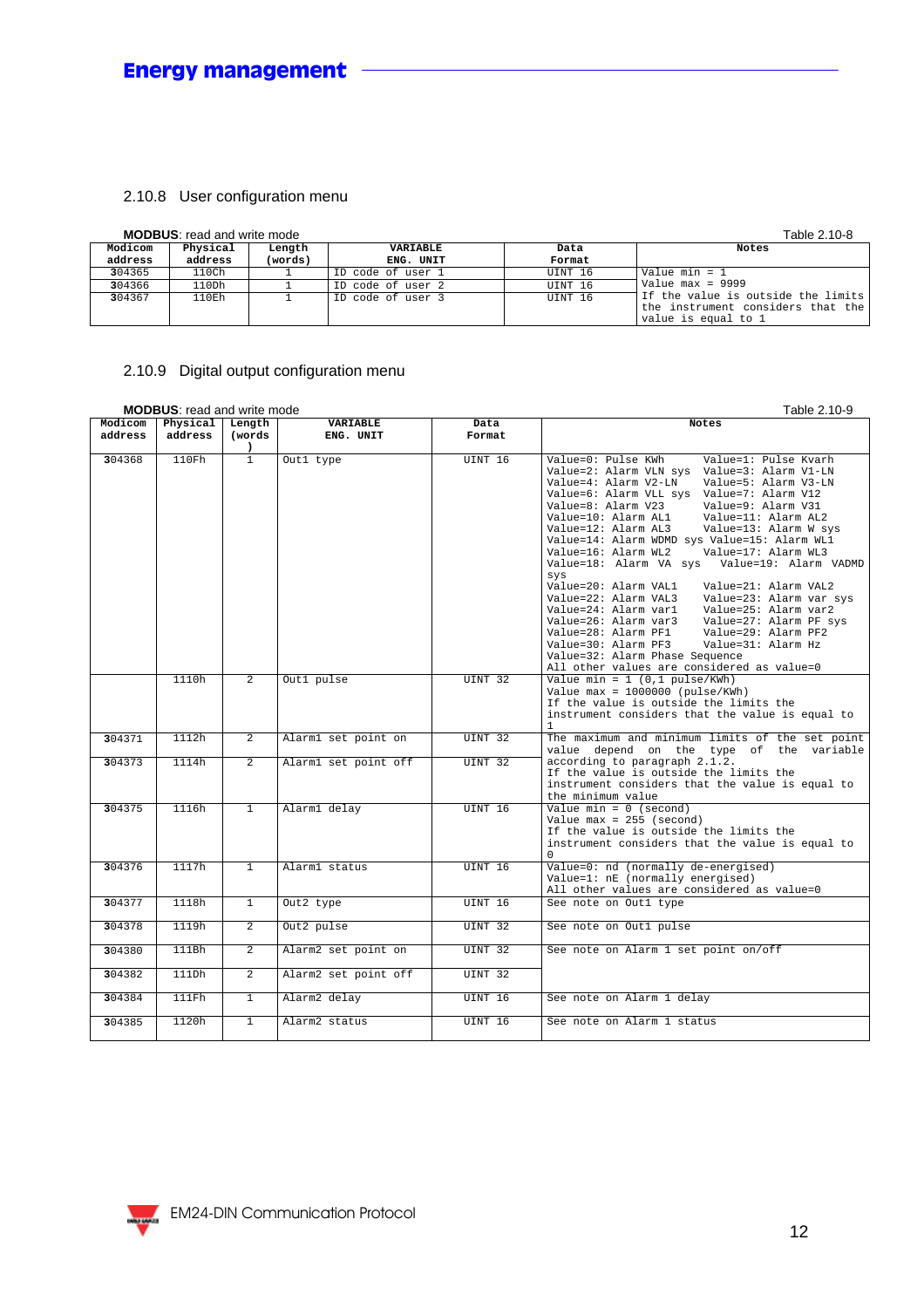#### 2.10.10 Digital input configuration menu \*

|                    | <b>MODBUS:</b> read and write mode | Table 2.10-10     |                                            |                |                                                                                                                                                                                                                                                                                      |
|--------------------|------------------------------------|-------------------|--------------------------------------------|----------------|--------------------------------------------------------------------------------------------------------------------------------------------------------------------------------------------------------------------------------------------------------------------------------------|
| Modicom<br>address | Physical<br>address                | Length<br>(words) | <b>VARIABLE</b><br>ENG. UNIT               | Data<br>Format | <b>Notes</b>                                                                                                                                                                                                                                                                         |
| 304386             | 1121h                              | $\mathbf{1}$      | Digital input 1 type                       | UINT 16        | Value=0: Sync mode<br>Value=1: Tariff mode<br>Value=2: Gas counter<br>Value=3: H2O cold counter<br>Value=4: H2O hot counter<br>Value=5: H2O hot KWh counter<br>All other values are considered as<br>$value = 0$                                                                     |
| 304387             | 1122h                              | $\mathbf{1}$      | Digital input 2 type                       | UINT 16        | Value=0: Sync mode<br>Value=1: Tariff mode<br>Value=2: Gas counter<br>Value=3: H2O cold counter<br>Value=4: H2O hot counter<br>Value=5: H2O hot KWh counter<br>All other values are considered as<br>value=0                                                                         |
| 304388             | 1123h                              | $\overline{1}$    | Digital input 3 type                       | UINT 16        | Value=0: Gas counter<br>Value=1: H2O cold counter<br>Value=2: H2O hot counter<br>Value=3: H2O hot KWh counter<br>All other values are considered as<br>$value=0$                                                                                                                     |
| 304389             | 1124h                              | $\overline{1}$    | Digital input 1 prescaler                  | UINT 16        | Value $min = 1$<br>Value max = $9999$                                                                                                                                                                                                                                                |
| 304390             | 1125h                              | $\overline{1}$    | Digital input 2 prescaler                  | UINT 16        | If the value is outside the limits<br>the instrument considers that the                                                                                                                                                                                                              |
| 304391             | 1126h                              | $\mathbf{1}$      | Digital input 3 prescaler                  | UINT 16        | value is equal to 1                                                                                                                                                                                                                                                                  |
| 304392             | 1127h                              | $\mathbf{1}$      | Tariff managed via serial<br>communication | UINT 16        | Writing in this cell, the multi-<br>tariff can be managed via serial<br>communication, excluding any<br>influence of the digital inputs.<br>To set a tariff, a frame including<br>the following information is to be<br>sent. LSB: 005Ah always; MSB:<br>tariff (value from 0 to 3). |

#### **NOTES**:

- a) If 2 or more digital inputs are linked to the same meter, it is enabled only the meter of the digital input 1
- b) If 2 inputs are set in Sync mode, the switching of any of the inputs is considered as a synchronisation signal.
- c) If only one of the inputs is set in Tariff mode, only tariffs 1 and 2 are managed.

#### 2.10.11 PT and CT configuration menu

|         | <b>MODBUS:</b> read and write mode |         |                           | Table 2.10-11 |                                                                                                                                                                 |
|---------|------------------------------------|---------|---------------------------|---------------|-----------------------------------------------------------------------------------------------------------------------------------------------------------------|
| Modicom | Physical                           | Length  | VARIABLE                  | Data          | Notes                                                                                                                                                           |
| address | address                            | (words) | ENG. UNIT                 | Format        |                                                                                                                                                                 |
| 304397  | 112Ch                              |         | Current transformer ratio | UINT 32       | Value min = $10$ $(1.0)$<br>Value max = $6000000 (60000.1)$<br>If the value is outside the limits<br>the instrument considers that the<br>value is equal to 1.0 |
| 304399  | 112Eh                              |         | Voltage transformer ratio | UINT 32       | Value min = $1$<br>Value $max = 60000$<br>If the value is outside the limits<br>the instrument considers that the<br>value is equal to 1.0                      |